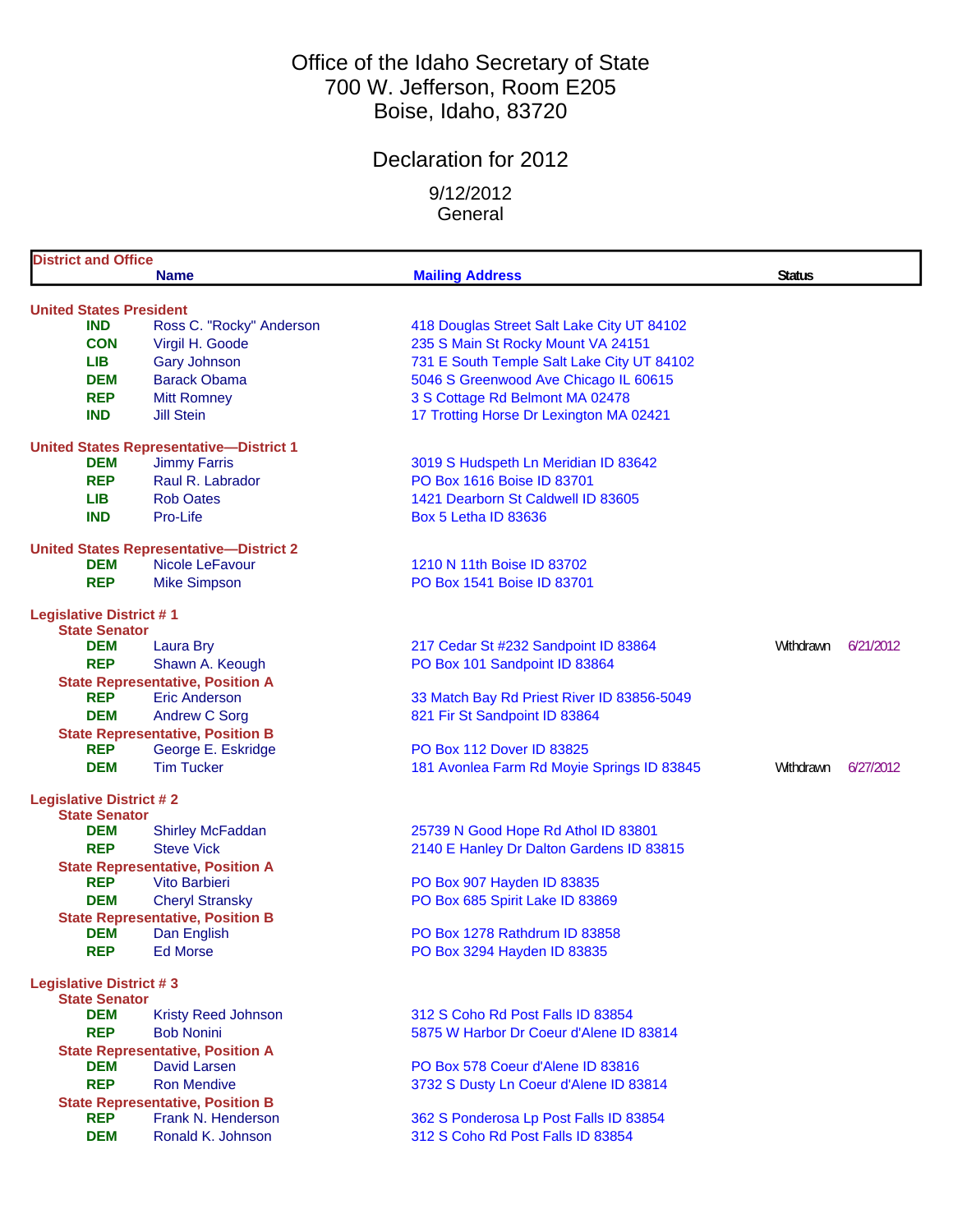#### **Name Mailing Address Status Status Status**

**Legislative District # 4 State Senator State Representative, Position A**<br>**DEM** Janet Callen **State Representative, Position B Legislative District # 5 State Senator State Representative, Position A State Representative, Position B<br>REP** Kenneth B. De Vries **DEM** Shirley Gene Ringo 1021 Herrington Rd Moscow ID 83843 **Legislative District # 6 State Senator DEM** John Bradbury **729 Preston Ave Lewiston ID 83501 REP** Dan Johnson **PO Box 2117 Lewiston ID 83501 State Representative, Position A DEM** Pete Gertonson **PO Box 1885 Lewiston ID 83501 State Representative, Position B DEM** John Rusche 1405 27th Ave Lewiston ID 83501 **Legislative District # 7 State Senator IND** Jon Cantamessa **1988** 97 Creekside Dr Wallace ID 83873 **REP** Sheryl L Nuxoll **PO Box 187 Cottonwood ID 83522 State Representative, Position A DEM** Casey Drews **Box 128 Osburn ID 83849 REP** Shannon McMillan **PO Box 26 Silverton ID 83867 State Representative, Position B DEM** Nancy M. Lerandeau 167 105th St Orofino ID 83544 **DEM** James J. Paradiso **1988 12: Paradiso 12: Aspen Ln Grangeville ID 83530** Withdrawn 5/31/2012 **REP** Paul E. Shepherd PO Box 277 Riggins ID 83549 **Legislative District # 8 State Senator IND** Kirsten Faith Richardson **Box 5 Letha ID 83636 REP** Steven Thayn 5655 Hillview Rd Emmett ID 83617 **State Representative, Position A REP** Terry F. Gestrin **PO Box 399 Donnelly ID 83615 DEM** Karla J. Miller **Report Access 1927 McCall ID 83638 REP** Ken A. Roberts **PO Box 1177 Donnelly ID 83615** Withdrawn 7/16/2012 **State Representative, Position B<br>REP** Lenore Hardy Barre

**IND** Jeremy P. Boggess **PO Box 3065 Coeur d'Alene ID 83816 DEM** Warren A. Ducote Jr. 3667 Evergreen Dr Coeur d'Alene ID 83815 **REP** John W Goedde 1010 E Mullan Ave Unit 203 Coeur d'Alene ID 83814 **DEM** Janet Callen 1392 W Ocean Ave Coeur d'Alene ID 83815 **REP** Luke Malek 721 N 8th St Coeur d'Alene ID 83814 **CON** Ray J. Writz **CON** Ray J. Writz **100 Miller Ave Apt #1 Coeur d'Alene ID 83814 DEM** Anne L. Nesse 854 N Victorian Dr Coeur d'Alene ID 83814 **REP** Kathleen Sims PO Box 399 Coeur d'Alene ID 83816 Gresham Bouma **PO Box 105 Viola ID 83872 DEM** Dan J Schmidt 267 Circle Dr Moscow ID 83843 **REP** Cindy Agidius 1155 Crumarine Lp Rd Moscow ID 83843 **DEM** Paulette E. Jordan 945 Q St Plummer ID 83851 **333 Lost Trail St Saint Maries ID 83861** 

**REP** Thyra K. Stevenson 308 N Prospect Blvd Lewiston ID 83501

**REP** Daniel Santiago 12895A Blued Pine Ln #A Lewiston ID 83501

**DEM** Andrea Davidson 305 South D St #20 Grangeville ID 83530 Withdrawn 7/2/2012

**DEM** Joanna Clausen 3654 W Central Rd Emmett ID 83617

Lenore Hardy Barrett **PO Box 347 Challis ID 83226 DEM** Cindy Phelps 90 Aldous Dr Salmon ID 83467

Fill Vacancy Appointed to 7/5/2012

Fill Vacancy Appointed to 6/11/2012

Fill Vacancy Appointed to 7/25/2012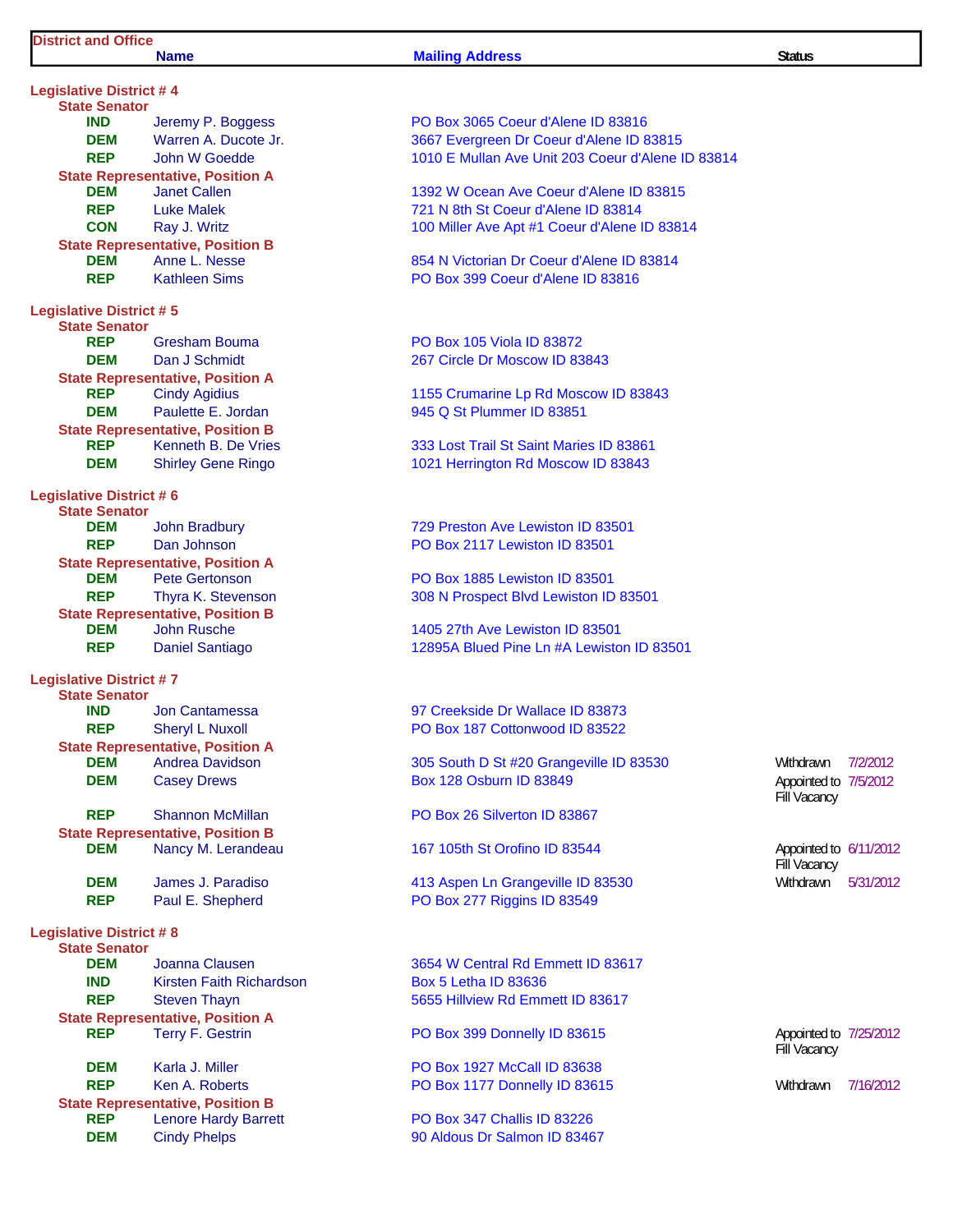#### **Name Mailing Address Status Status Status**

**Legislative District # 9 State Senator DEM** Alma Hasse 2945 1st Ln E Parma ID 83660 **State Representative, Position A REP** Lawerence E. Denney **PO Box 114 Midvale ID 83645 DEM** Steve Worthley 355 W Main St Weiser ID 83672 **State Representative, Position B REP** Judy Boyle 2301 Valley Rd Midvale ID 83645 **IND** Mary Sue Roach 339 Airport Rd Weiser ID 83672 **Legislative District # 10 State Senator REP** Jim Rice 2319 Polk St Caldwell ID 83605 **State Representative, Position A DEM** Travis Manning **1988** Travis Manning **520 E Ash St Caldwell ID 83605 State Representative, Position B**<br>**REP** Darrell Bolz **REP** Darrell Bolz 3412 College Ave Caldwell ID 83605 **Legislative District # 11 State Senator REP** Patti Anne Lodge PO Box 96 Huston ID 83630 **State Representative, Position A REP** Gavle L. Batt **PO Box 14 Huston ID 83630 State Representative, Position B REP** Christy Perry **8791 Elkhorn Ln Nampa ID 83686 Legislative District # 12 State Senator REP** Todd Lakey 34 S Bingham St Nampa ID 83651 **State Representative, Position A**<br>**REP** Robert Anderst **DEM** Tracy S. Volpi **1912 912 9th St N Nampa ID 83687 State Representative, Position B REP** Rick D. Youngblood 12612 Smith Ave Nampa ID 83651 **Legislative District # 13 State Senator State Representative, Position A**<br>**REP** Brent J. Crane **DEM** Clayton Trehal 2515 Klamath Ct Nampa ID 83686 **State Representative, Position B Legislative District # 14 State Senator IND** Al Shoushtarian **PO Box 811 Eagle ID 83616 State Representative, Position A REP** Mike Moyle **1988** Mike Moyle **1988** Metal ASS Manual ASS Metal ASS Metal ASS METAL ASSESS METAL ASSESS **State Representative, Position B DEM** Glida Bothwell 4845 N Curlew Lane Eagle ID 83616 **Legislative District # 15**

**State Senator**

**REP** Monty J. Pearce 2001 County Line New Plymouth ID 83655

**DEM** Leif Skyving 1806 Washington Ave Caldwell ID 83605

**REP** Brandon Hixon **Brandon Hixon** 910 N Plateau Ave Caldwell ID 83605

**DEM** Angel Zeimantz **1988 1988 4407 Oregon Ave Caldwell ID 83607** 

**DEM** Victoria Brown 2422 12th Ave Rd Ste 104 Nampa ID 83686-6300

**DEM** Melissa Sue Robinson 468 W Orchard Ave Apt 304 Nampa ID 83651

7401 E Grey Lag Dr Nampa ID 83687

**DEM** F. Lawrence Dawson **426 N David Frost St Nampa ID 83651** 

Matthew L Greene 1621 S Woodland Dr Nampa ID 83686 **REP** Curt McKenzie 1911 S Candlewood Dr Nampa ID 83686

**PO Box 86 Nampa ID 83653** 

**REP** Gary E. Collins 2019 E Massachusetts Nampa ID 83686

**REP** Marv Hagedorn **6285 W Ridgeside St Meridian ID 83646** 

**REP** Reed DeMordaunt 1017 S Arbor Island Way Eagle ID 83616

**REP** Fred S. Martin 3672 N Tumbleweed Pl Boise ID 83713 **DEM** Betty Richardson **PO Box 7706 Boise ID 83707**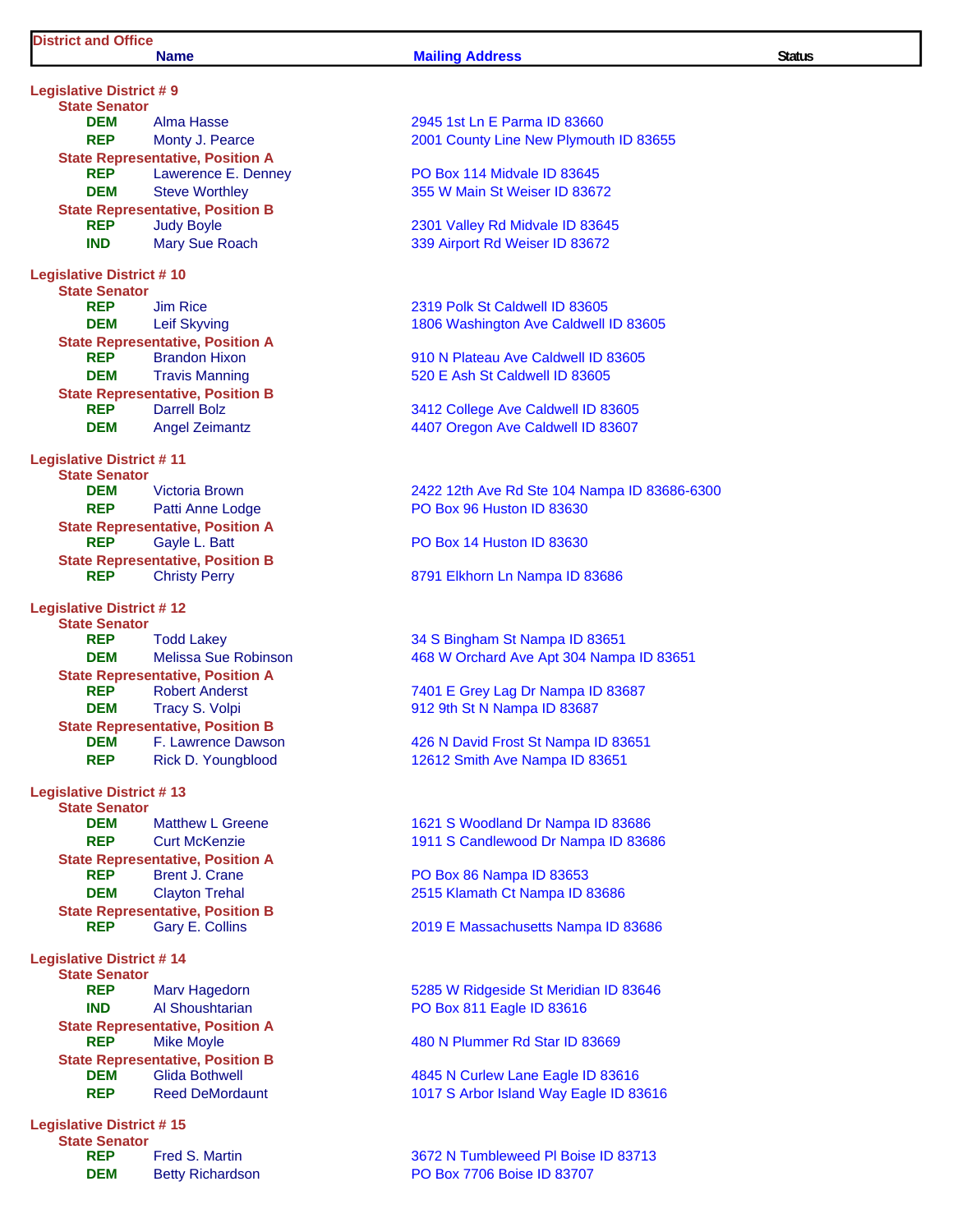#### **District and Office**

|                                 | <b>State Representative, Position A</b>                       |  |  |  |  |
|---------------------------------|---------------------------------------------------------------|--|--|--|--|
| DEM                             | <b>Richard Keller</b>                                         |  |  |  |  |
| <b>REP</b>                      | Lynn M. Luker                                                 |  |  |  |  |
| <b>DEM</b>                      | <b>State Representative, Position B</b><br><b>Steve Berch</b> |  |  |  |  |
| <b>REP</b>                      | <b>Mark Patterson</b>                                         |  |  |  |  |
|                                 |                                                               |  |  |  |  |
| <b>Legislative District #16</b> |                                                               |  |  |  |  |
| <b>State Senator</b>            |                                                               |  |  |  |  |
| <b>DEM</b>                      | <b>Les Bock</b>                                               |  |  |  |  |
| <b>REP</b>                      | Joan Cloonan                                                  |  |  |  |  |
| <b>REP</b>                      | Dennis C. Warren                                              |  |  |  |  |
|                                 | <b>State Representative, Position A</b>                       |  |  |  |  |
| DEM                             | <b>Grant Burgoyne</b>                                         |  |  |  |  |
| LIB I                           | <b>Jeffrey Laing</b>                                          |  |  |  |  |
| <b>REP</b>                      | Lee-Mark Ruff                                                 |  |  |  |  |
|                                 | <b>State Representative, Position B</b>                       |  |  |  |  |
| <b>DEM</b>                      | <b>Hy Kloc</b>                                                |  |  |  |  |
| <b>REP</b>                      | <b>Graham Paterson</b>                                        |  |  |  |  |
| <b>Legislative District #17</b> |                                                               |  |  |  |  |
| <b>State Senator</b>            |                                                               |  |  |  |  |
| <b>REP</b>                      | Judy M. Peavey-Derr                                           |  |  |  |  |
| <b>DEM</b>                      | <b>Elliot Werk</b>                                            |  |  |  |  |
|                                 | <b>State Representative, Position A</b>                       |  |  |  |  |
| <b>DEM</b>                      | John L Gannon                                                 |  |  |  |  |
| <b>REP</b>                      | <b>Kreed Ray Kleinkopf</b>                                    |  |  |  |  |
| <b>IND</b>                      | <b>Gus Voss</b>                                               |  |  |  |  |
| <b>DEM</b>                      | <b>State Representative, Position B</b><br><b>Sue Chew</b>    |  |  |  |  |
| LIBI                            | <b>Mikel Hautzinger</b>                                       |  |  |  |  |
| <b>REP</b>                      | Chad Inman                                                    |  |  |  |  |
|                                 |                                                               |  |  |  |  |
| <b>Legislative District #18</b> |                                                               |  |  |  |  |
| <b>State Senator</b><br>DEM     |                                                               |  |  |  |  |
| <b>REP</b>                      | <b>Branden J. Durst</b><br>Mitch Toryanski                    |  |  |  |  |
|                                 | <b>State Representative, Position A</b>                       |  |  |  |  |
| <b>REP</b>                      | <b>Julie Ellsworth</b>                                        |  |  |  |  |
| <b>DEM</b>                      | Janie Ward-Engelking                                          |  |  |  |  |
|                                 | <b>State Representative, Position B</b>                       |  |  |  |  |
| <b>REP</b>                      | <b>Brad R. Bolicek</b>                                        |  |  |  |  |
| <b>DEM</b>                      | Phylis K King                                                 |  |  |  |  |
| <b>Legislative District #19</b> |                                                               |  |  |  |  |
| <b>State Senator</b>            |                                                               |  |  |  |  |
| <b>DEM</b>                      | <b>Cherie Buckner-Webb</b>                                    |  |  |  |  |
| <b>REP</b>                      | Paul Nelson O'Leary                                           |  |  |  |  |
|                                 | <b>State Representative, Position A</b>                       |  |  |  |  |
| <b>DEM</b>                      | <b>Mathew Erpelding</b>                                       |  |  |  |  |
| <b>REP</b>                      | <b>Mike Washburn</b>                                          |  |  |  |  |
| <b>REP</b>                      | <b>State Representative, Position B</b><br>Don Howard         |  |  |  |  |
| <b>DEM</b>                      | <b>Holli High Woodings</b>                                    |  |  |  |  |
|                                 |                                                               |  |  |  |  |
| <b>Legislative District #20</b> |                                                               |  |  |  |  |
| <b>State Senator</b>            |                                                               |  |  |  |  |
| <b>DEM</b><br><b>REP</b>        | <b>James Mace</b><br><b>Chuck Winder</b>                      |  |  |  |  |
|                                 | <b>State Representative, Position A</b>                       |  |  |  |  |
| <b>DEM</b>                      | Caitlin R. Lister                                             |  |  |  |  |
| <b>REP</b>                      | Joe A. Palmer                                                 |  |  |  |  |
|                                 | <b>State Representative, Position B</b>                       |  |  |  |  |
| <b>REP</b>                      | <b>James Holtzclaw</b>                                        |  |  |  |  |

### **Name Mailing Address Mailing Address Status** Status

13329 W Pala Mesa Dr Boise ID 83713 514 S El Blanco Dr Boise ID 83709

**PO Box 4903 Boise ID 83711 PO Box 191160 Boise ID 83719** 

5960 N Willowdale Ln Garden City ID 83714 9038 W Beachside Dr Garden City ID 83714

**9321 W Riverside Dr Boise ID 83714** Withdrawn 6/6/2012

2203 Mountain View Dr Boise ID 83706 3013 N 28th St Boise ID 83703 **PO Box 2079 Boise ID 83701** 

3932 Oak Park Pl Boise ID 83703 7313 Kingston Dr Boise ID 83704

3100 Crescent Rim Dr #305 Boise ID 83706 **PO Box 9636 Boise ID 83703** 

1104 Johnson St Boise ID 83705 1715 Woodbridge Ln Boise ID 83706 **73 N Randall St Boise ID 83705** 

1304 Lincoln Ave Boise ID 83706 6400 Oreana Cir Boise ID 83709 2007 S Latah Boise ID 83705

**PO Box 170117 Boise ID 83717 PO Box 1444 Boise ID 83701** 

**PO Box 668 Boise ID 83701 3578 S Crosspoint Ave Boise ID 83706** 

**173 Fall Dr Boise ID 83706** 2107 Palouse Boise ID 83705

**PO Box 9813 Boise ID 83707** 2711 N Lancaster Dr Boise ID 83702

2519 W Idaho St Boise ID 83702 **PO Box 1276 Boise ID 83701** 

**PO Box 5025 Boise ID 83705 PO Box 1531 Boise ID 83701** 

995 N Parkdale Ave Meridian ID 83642 5528 N Ebbetts Ave Boise ID 83713

1114 N Stolle Way Meridian ID 83642 1524 N Meridian Rd Meridian ID 83642

**3720 N Heritage View Ave Meridian ID 83646** 

Fill Vacancy Appointed to 6/21/2012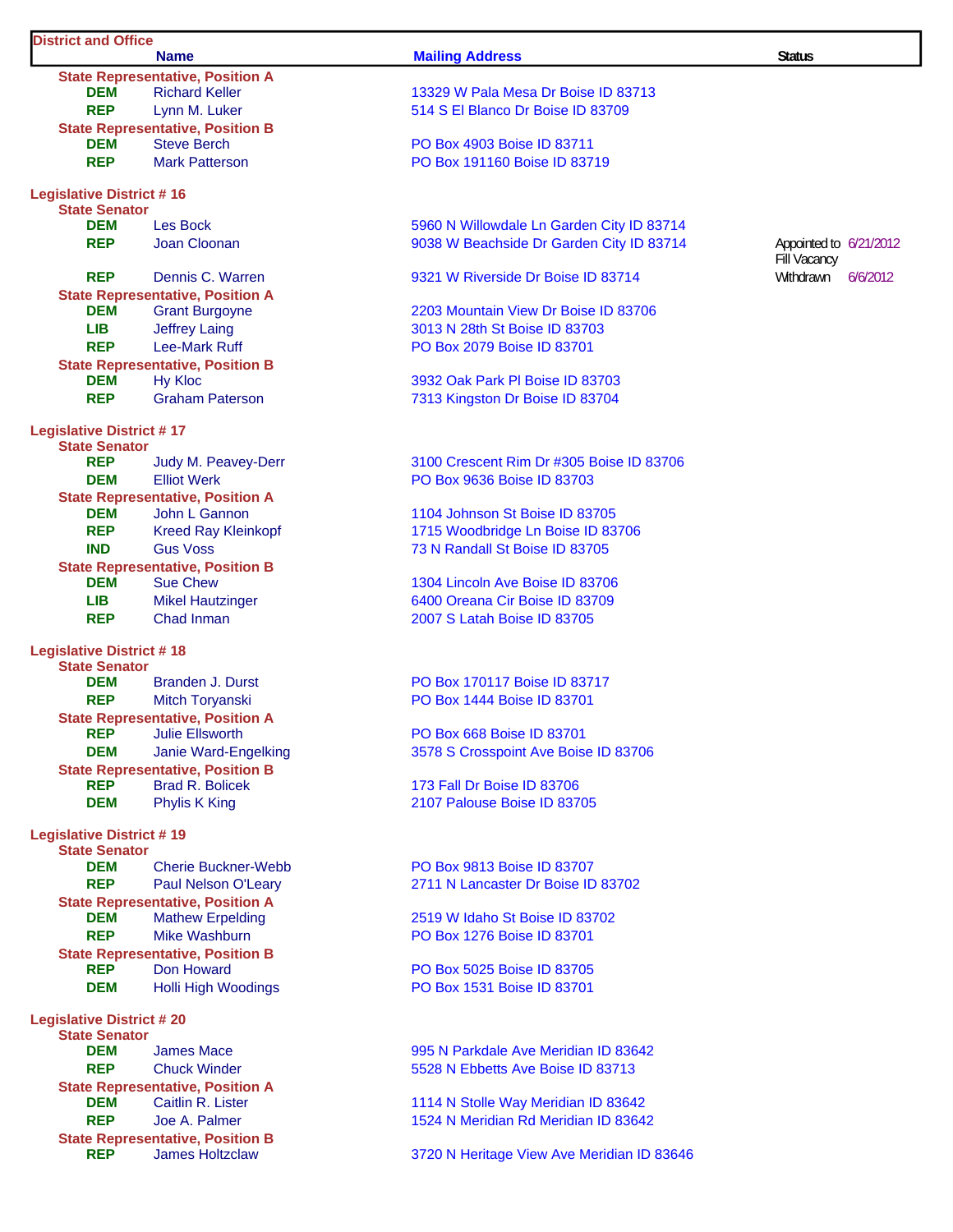# **District and Office**

#### **Name Mailing Address Status Status**

**Legislative District # 21 State Senator Clifford R. "C DEM** Kirsten Hooke **State Representative, Posit REP** Steven C. Ha **DEM** Craig R. Kreis **State Representative, Posit<br>REP** Thomas E. "T Thomas E. "T **DEM** Erin Zaleski **Legislative District # 22 State Senator REP** Russell M. Fulcher **State Representative, Posit REP** John Vander **State Representative, Posit DEM** Sharon Fishe **REP** Jason Monks **Legislative District # 23 State Senator REP** Bert Brackett **IND** Bill Chisholm **State Representative, Position BLEM** Jody Bickle **REP** Rich Wills **State Representative, Posit DEM** Pam Chiarella **REP** Pete Nielsen **Legislative District # 24 State Senator Lee Heider DEM** Pat Marcanto **State Representative, Position APS**<br>REP Lance W Cloy **Lance W Cloy State Representative, Posi**<br>**DEM Rosemary Form Rosemary Fo REP** Stephen Hart **Legislative District # 25 State Senator Scott F. McC REP** Jim Patrick **State Representative, Posit REP** Maxine T Bel **State Representative, Position BLACK**<br>**REP** Clark Kauffma **Clark Kauffman Legislative District # 26 State Senator DEM** Michelle Ster **State Representative, Posit REP** Steve Miller **DEM** John C. Rem **State Representative, Posit REP** Lee Barron **DEM** Donna Pence **Legislative District # 27**

**State Senator REP** Dean L Came **State Representative, Posi**<br>REP Scott Bedke

| e Senator                      |                                                       |                                                                                 |           |           |
|--------------------------------|-------------------------------------------------------|---------------------------------------------------------------------------------|-----------|-----------|
| <b>REP</b><br><b>DEM</b>       | Clifford R. "Cliff" Bayer<br>Kirsten Hooker           | 8020 W Amity Rd Boise ID 83709<br>12350 W Dalrymple St Boise ID 83709           |           |           |
|                                | e Representative, Position A                          |                                                                                 |           |           |
| <b>REP</b>                     | Steven C. Harris                                      | 851 E Martinique Dr Meridian ID 83642                                           |           |           |
| <b>DEM</b>                     | Craig R. Kreiser                                      | 6781 S Lone Tree Way Boise ID 83709                                             |           |           |
|                                | e Representative, Position B                          |                                                                                 |           |           |
| <b>REP</b>                     | Thomas E. "Tom" Dayley                                | 4892 S Willandra Wy Boise ID 83709                                              |           |           |
| <b>DEM</b>                     | <b>Erin Zaleski</b>                                   | 6311 Solar Way Boise ID 83709                                                   |           |           |
| ive District # 22              |                                                       |                                                                                 |           |           |
| e Senator                      |                                                       |                                                                                 |           |           |
| <b>REP</b>                     | <b>Russell M. Fulcher</b>                             | PO Box 1166 Meridian ID 83680                                                   |           |           |
|                                | e Representative, Position A                          |                                                                                 |           |           |
| <b>REP</b>                     | John Vander Woude<br>e Representative, Position B     | 5311 Ridgewood Rd Nampa ID 83687                                                |           |           |
| DEM                            | <b>Sharon Fisher</b>                                  | 450 E Deerflat Kuna ID 83634                                                    |           |           |
| <b>REP</b>                     | <b>Jason Monks</b>                                    | 1002 W Washington Dr Meridian ID 83642                                          |           |           |
|                                |                                                       |                                                                                 |           |           |
| ive District # 23<br>e Senator |                                                       |                                                                                 |           |           |
| <b>REP</b>                     | <b>Bert Brackett</b>                                  | 48331 Three Cr Hwy Rogerson ID 83302                                            |           |           |
| <b>IND</b>                     | <b>Bill Chisholm</b>                                  | 19073 E Hwy 30 Buhl ID 83316                                                    |           |           |
|                                | e Representative, Position A                          |                                                                                 |           |           |
| <b>DEM</b>                     | <b>Jody Bickle</b>                                    | 15000 Soles Rest Creek Road Mountain Home ID 83647                              |           |           |
| <b>REP</b>                     | <b>Rich Wills</b>                                     | PO Box 602 Glenns Ferry ID 83623                                                |           |           |
|                                | e Representative, Position B                          |                                                                                 |           |           |
| <b>DEM</b>                     | <b>Pam Chiarella</b><br><b>Pete Nielsen</b>           | PO Box 669 Mountain Home ID 83647                                               |           |           |
| <b>REP</b>                     |                                                       | 4303 SW Easy St Mountain Home ID 83647                                          |           |           |
| ive District # 24              |                                                       |                                                                                 |           |           |
| e Senator                      |                                                       |                                                                                 |           |           |
| <b>REP</b><br><b>DEM</b>       | Lee Heider<br><b>Pat Marcantonio</b>                  | 1631 Richmond Dr Twin Falls ID 83301<br>456 Shadetree Trail Twin Falls ID 83301 |           |           |
|                                | e Representative, Position A                          |                                                                                 |           |           |
| <b>REP</b>                     | Lance W Clow                                          | 2170 Bitterroot Dr Twin Falls ID 83301                                          |           |           |
|                                | e Representative, Position B                          |                                                                                 |           |           |
| DEM                            | <b>Rosemary Fornshell</b>                             | 855 Sunway N Twin Falls ID 83301                                                |           |           |
| <b>REP</b>                     | <b>Stephen Hartgen</b>                                | 1681 Wildflower Ln Twin Falls ID 83301                                          |           |           |
| ive District # 25              |                                                       |                                                                                 |           |           |
| e Senator                      |                                                       |                                                                                 |           |           |
| <b>DEM</b>                     | Scott F. McClure                                      | 222 W 500 S Jerome ID 83338                                                     |           |           |
| <b>REP</b>                     | <b>Jim Patrick</b>                                    | 2231 E 3200 N Twin Falls ID 83301                                               |           |           |
|                                | e Representative, Position A                          |                                                                                 |           |           |
| <b>DEM</b>                     | <b>Curtis Asay</b>                                    | 938 Fair St Buhl ID 83316                                                       | Withdrawn | 6/21/2012 |
| <b>REP</b>                     | <b>Maxine T Bell</b>                                  | 194 S 300 E Jerome ID 83338                                                     |           |           |
| <b>REP</b>                     | e Representative, Position B<br><b>Clark Kauffman</b> | 3791 N 2100 E Filer ID 83328                                                    |           |           |
| <b>DEM</b>                     | <b>Cindy Shotswell</b>                                | 596 Pioneer Mountain Loop Jerome ID 83338                                       |           |           |
|                                |                                                       |                                                                                 |           |           |
| ive District # 26              |                                                       |                                                                                 |           |           |
| e Senator<br><b>DEM</b>        | <b>Michelle Stennett</b>                              | PO Box 475 Ketchum ID 83340                                                     |           |           |
|                                | e Representative, Position A                          |                                                                                 |           |           |
| <b>REP</b>                     | <b>Steve Miller</b>                                   | Rt 1 Box 1130 Fairfield ID 83327                                                |           |           |
| <b>DEM</b>                     | John C. Remington                                     | PO Box 2877 Ketchum ID 83340                                                    |           |           |
|                                | e Representative, Position B                          |                                                                                 |           |           |
| <b>REP</b>                     | Lee Barron                                            | Rt 1 Box 2075 Corral ID 83322                                                   |           |           |
| <b>DEM</b>                     | <b>Donna Pence</b>                                    | 1960 US Hwy 26 Gooding ID 83330                                                 |           |           |
| ive District # 27              |                                                       |                                                                                 |           |           |
| e Senator                      |                                                       |                                                                                 |           |           |
| <b>REP</b>                     | Dean L Cameron                                        | 1101 Ruby Dr Rupert ID 83350                                                    |           |           |
|                                | e Representative, Position A                          |                                                                                 |           |           |
| <b>REP</b>                     | <b>Scott Bedke</b>                                    | PO Box 89 Oakley ID 83346                                                       |           |           |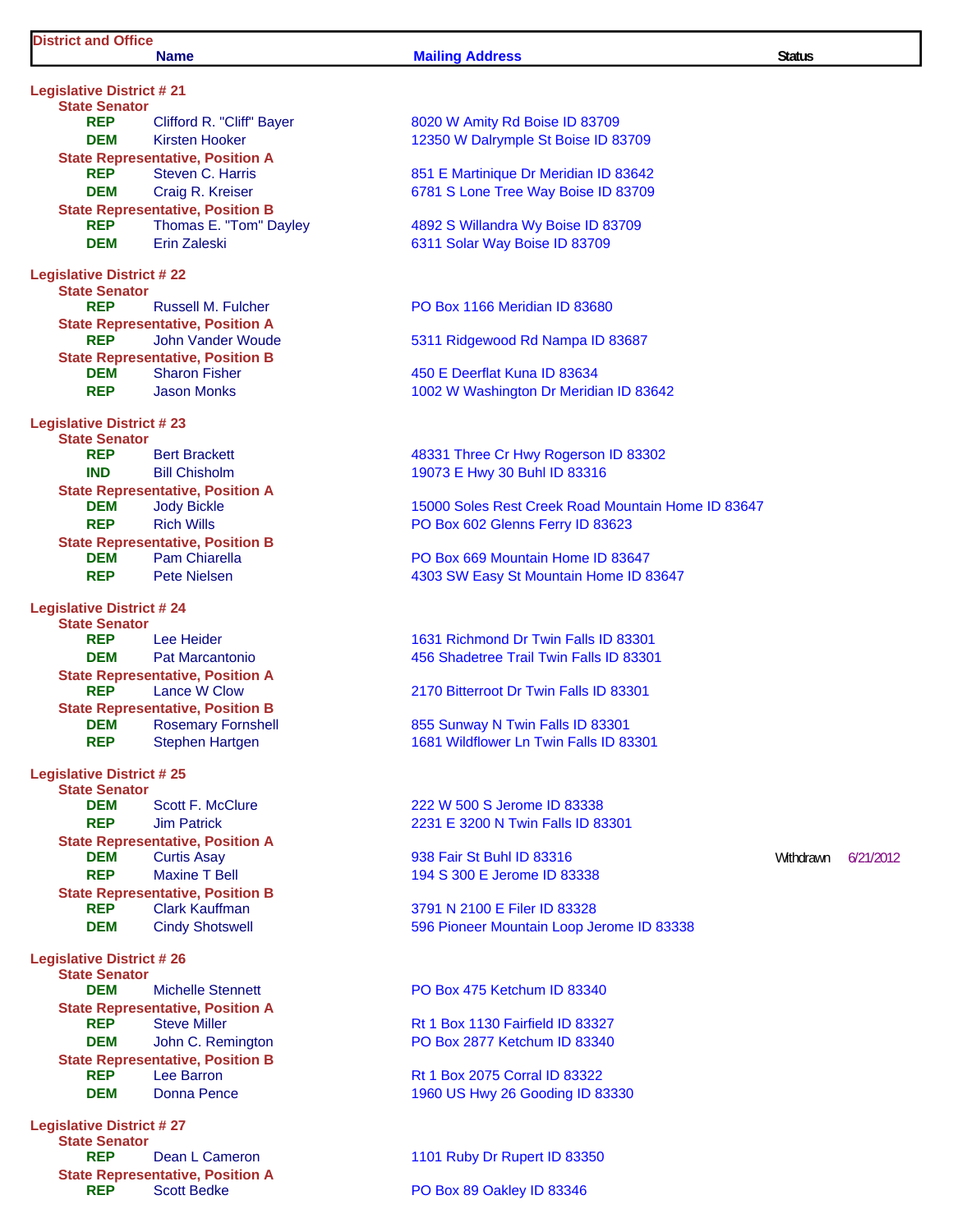#### **District and Office Name Mailing Address Status Status State Representative, Position B**<br>**REP** Fred Wood **PO Box 1207 Burley ID 83318 Legislative District # 28 State Senator DEM** Dave Finkelnburg **8767 W Pocatello Creek Rd Pocatello ID 83201 REP** Jim Guthrie **1988** Jim Guthrie **1988** Jim Guthrie **425 W** Goodenough McCammon ID 83250 **State Representative, Position A**<br>**REP** Ken Andrus **REP** Ken Andrus **Kendala Kendala Constructs** 6948 E Old Oregon Trail Rd Lava Hot Springs ID 83246 **DEM** Sam McKee 625 W McKee Rd Inkom ID 83245 **State Representative, Position B DEM** Kamren Koompin 3064 S Frontage Rd American Falls ID 83211 **REP** Kelley Packer **PO Box 147 McCammon ID 83250 Legislative District # 29 State Senator DEM** Roy Lacey **13774 W Trail Creek Rd Pocatello ID 83204 REP** Greg Romriell 114 S 17th Ave Pocatello ID 83201 **State Representative, Position A REP** Dave Bowen 2008 2012 1375 Jane St Pocatello ID 83201 **IND** Bob Croker 1625 Gwen Dr Pocatello ID 83204 **DEM** Carolyn Meline 655 S 10th Pocatello ID 83201 Fill Vacancy Appointed to 8/15/2012 **DEM** Nate Murphy 1042 S 4th St Pocatello ID 83201 Withdrawn 8/3/2012 **State Representative, Position B** REP Craig Cooper 799 Jessie Pl Pocatello ID 83201 **DEM** Elaine Smith **Elaine Smith** 3759 Heron Ave Pocatello ID 83201 **Legislative District # 30 State Senator Rean M. Mortimer 2403 South 1st East Idaho Falls ID 83404 State Representative, Position A<br>CON** David G Hay 3280 Central Ave Ammon ID 83406 **REP** Jeff D. Thompson 1739 Peggy's Ln Idaho Falls ID 83402 **State Representative, Position B CON** Robert D. Gorgoglione Sr. 3713 Deloy Dr Idaho Falls ID 83401 **REP** Wendy Horman 1860 Heather Cir Idaho Falls ID 83406 **Legislative District # 31 State Senator REP** R. Steven Bair 6. **Repart 1947 W 200 S Blackfoot ID 83221 DEM** Cherie Harding Clawson 1206 Lyn Dr Blackfoot ID 83221 **State Representative, Position A**<br>**REP** Neil A Anderson **REP** Neil A Anderson 71 S 700 W Blackfoot ID 83221 **DEM** Barbara Ann Clark 985 October Cove Shelley ID 83274 **State Representative, Position B DEM** Jeannie M. James 448 N 400 W Blackfoot ID 83221 **REP** Julie Van Orden 425 S 1100 W Pingree ID 83262 **Legislative District # 32 State Senator REP** John H. Tippets 610 Red Canyon Rd Bennington ID 83254 **State Representative, Position A DEM** Bob Fitzgerald 4079 N 3000 W Tetonia ID 83452 **REP** Marc Gibbs 632 Hwy 34 Grace ID 83241 **State Representative, Position B<br>REP** Tom Loertscher **Tom Loertscher 1357 Bone Rd Iona ID 83427 DEM** Ralph Mossman 240 N 5th E Driggs ID 83422 **Legislative District # 33 State Senator REP** Bart M. Davis **REP** Bart M. Davis **PO Box 50660 Idaho Falls ID 83405 State Representative, Position A**

LIB Christopher Joseph Brunt 955 9th St Idaho Falls ID 83404 **DEM** Mary E. Haley 3019 Druvor St Idaho Falls ID 83402 **REP** Janet Trujillo 3144 Disney Dr Idaho Falls ID 83404